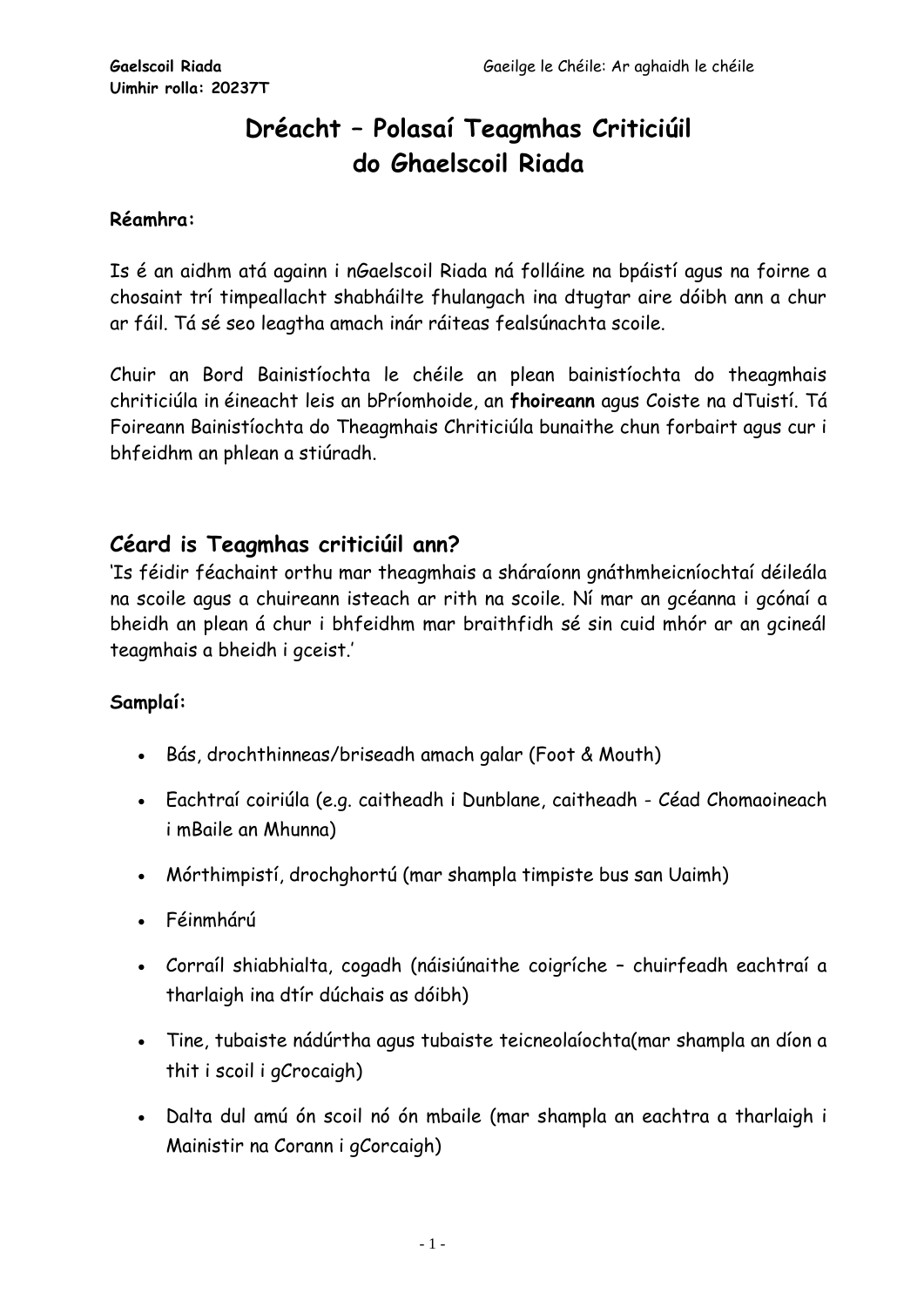- Dalta tógtha as an scoil nó ón mbaile gan cead
- Eachtaí domhanda a chuireann as do dhaltaí agus/nó múinteoirí. B'féidir go gcaithfí searmanas nó rud éigin a dheánamah ar a son mar shampla 9/11 agus an súnamaí

## **Foireann Bainistíochta do Theagmhais Chriticiúla:**

Tá na daoine seo a leanas ar an bhFoireann Bainistíochta do Theagmhais Chriticiúla:

Príomhoide: Maeve Ní Fhlaithearta (mar Phríomhoide an fhad agus atá Sinéad Nic Giolla Chionnaigh ar saoire máithreachais) Leas-Phríomhoide: Neasa Nic Fhlannacha (mar Leas-Phríomhoide an fhad agus atá Sinéad Nic Giolla Chionnaigh ar saoire máithreachais) Ainmhnithe ag an bhFoireann Teagaisc: Elaine Ní Dhónaill Ainmhnithe ag an mBord Bainistíochta: Ainmhnithe ag Coiste na dTuistí:

#### **Rólanna agus Dualgaisí**

**Ról ceannaireachta:** *Príomhoide: (Maeve Ní Fhlaithearta)*

#### **Idir-ghabháil**

- Soiléirigh firicí faoin eachtra
- Deimhnigh an eachtra
- Téigh i dteagmháil leis na Gardaí /Seirbhísí Éigeandála/ NEPS/ FSS(Feidhmeannacht na Seirbhíse Sláinte/An Roinn/Bord Bainistíochta
- Cuir an fhoireann fhreagartha do Theagmhais Chriticiúla i bhfeidhm
- Déan cinneadh ar an mbealach is fearr leis an scéal a insint do ghrúpaí éagsúla (an fhoireann, daltaí, daoine taobh amuigh den scoil) ullmhaigh ráiteas poiblí
- Sainigh uimhreacha fón poca ar féidir glaoch orthu
- Cuir cruinniú foirne ar bun

#### **Tar éis an eachtra**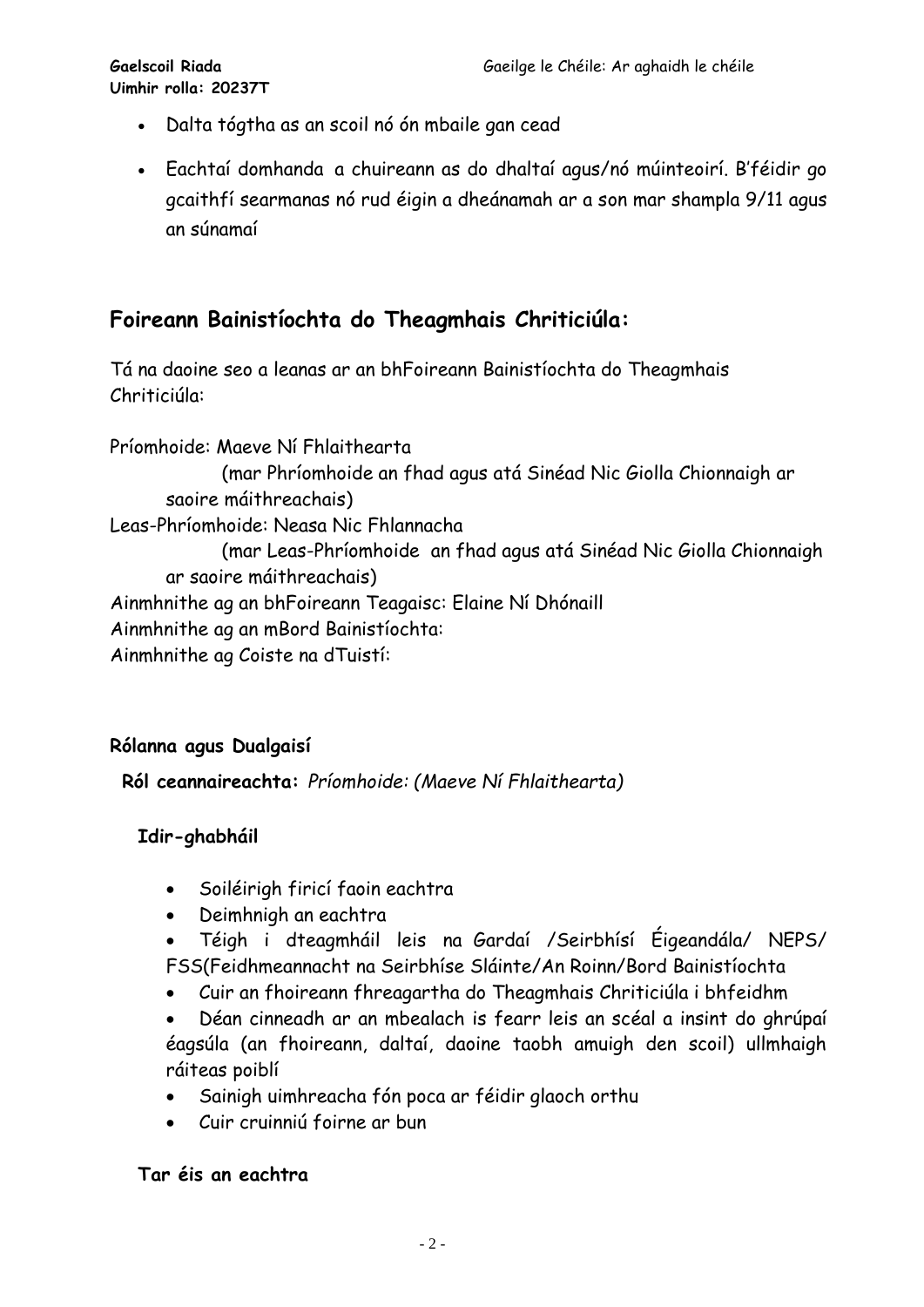- Cinntigh go bhfuil tacaíocht leanúnach ar fáil don fhoireann agus do na daltaí
- Cabhraigh le haon imeachhtaí cuimhneacháin, más cuí
- Plean athbhreithnithe

#### **Ról Idir-chaidrimh leis an gclann:** *Leas – Phríomhoide: ( Neasa Nic Fhlannacha)*

#### **Idir-ghabháil**

- Bheith i gceannais ar theagmháil leis an gclann (tar éis don Phríomhoide dul i dteagmháil leo ar dtús)
- Téigh i gcomhairle leis an gclann maidir leis an mbaint a bheadh ag an scoil leis an méid atá ag tarlú mar shampla socraid
- Tabhair cuairt ar theach an chlann, más gá
- Cabhraigh le haon teagmháil le tuismitheoirí aon dalta a raibh tionchar ag teagmhas criticiúil orthu.

#### **Tar éis an eachtra**

- Cuir tacaíocht leanúnach ar fáil don chlann a raibh tionchar ag an eachta orthu
- Cinntigh go mbeadh baint ag tuismitheoirí le liotúirgí/searmanas cuimhneacháin, más cuí
- Ofráil an clann a chuir i dteagmháil le grúpaí pobail tacaíochta
- Athbhreithniú agus measúnú a dhéanamh ar an bplean

**Ról comhairliúcháin/Idir-chaidrimh Daltaí:** *Ball Foirne Ainmnithe (Elaine Ní Dhónaill) i gcomhairle le Siceolaí Scoile NEPS Christina Burke)*

#### **Idirghabháil**

- Comhairle a thabhairt don fhoireamm maidir leis na nósanna imeachta maidir le daltaí i mbaol a aithint
	- An fhoireann a chur ar an eolas faoi daltaí i mbaol
	- Nósanna imeachta atreoraithe soiléir a chuir i bhfeidhm
	- Dírigh ar riachtanaisí laithreacha na bhfoirne
	- Ábhair a chur ar fáil don bhfoireann (ón bhfillteán Theagmhas Criticiúil)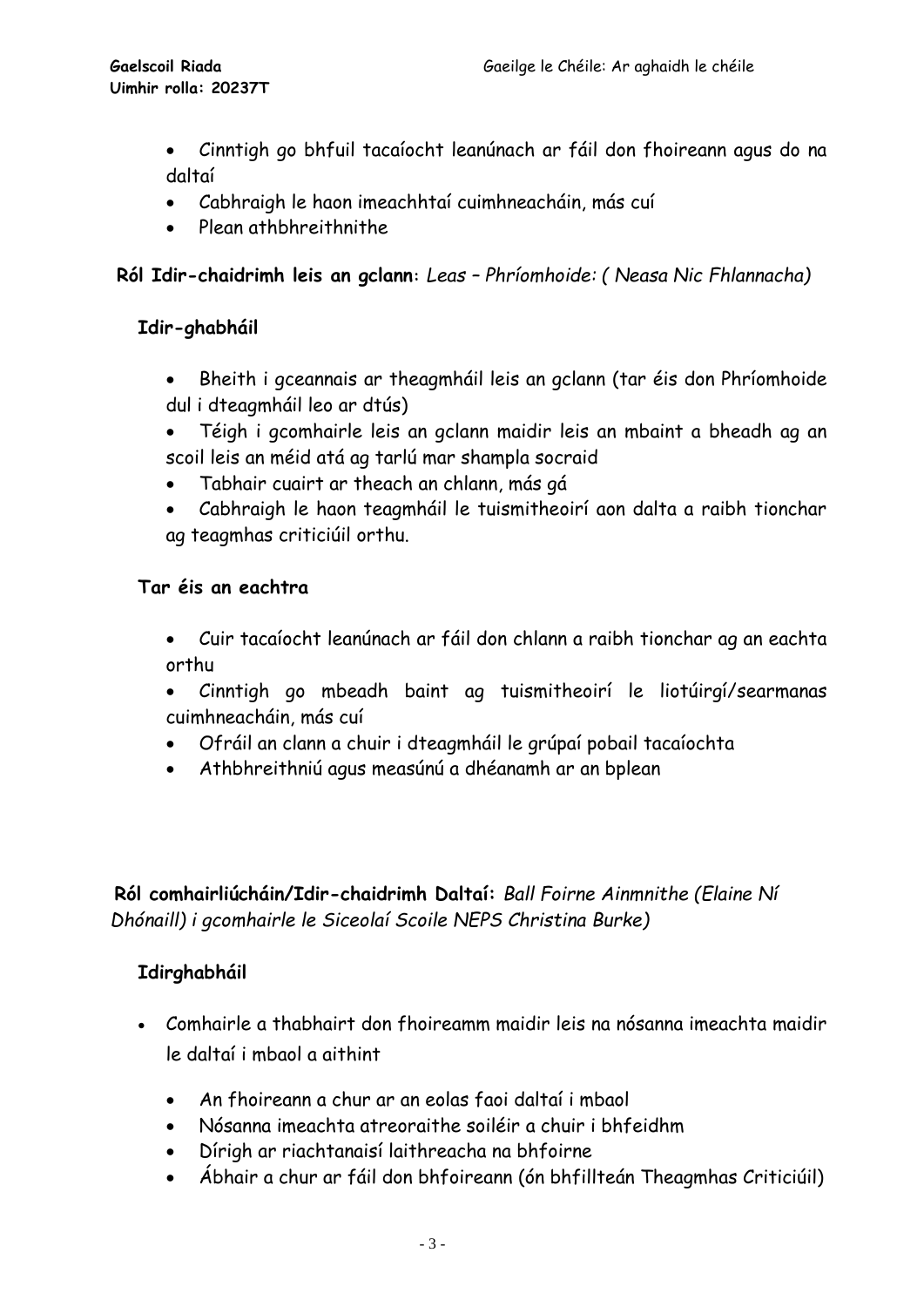**Uimhir rolla: 20237T**

- Eolas a chur ar fáil
- Cuir tacaíocht ar fáil do dhaltaí i mbaol

#### **Tar éis an eachta**

- Cuir tacaíocht leanúnach ar fáil do dhaltaí atá i mbaol
- Déan monatóireacht ar an rang is mó a ndeachaigh an eachtra i bhfeidhm orthu
- Atreoraigh más gá
- Déan athbhreithniú agus measúnú ar an bPlean

# **Plean Gníomhaíochta**

**GNÍOMHARTHA FADTÉARMACHA (Lá 1)**

#### **Déan teagmháil leis na gníomhaireachtaí cuí**

| 1. Seirbhísí Éigeandála.<br>Gardaí:<br>Átha an Rí)                                                                         | 091-844016(Baile                                       |
|----------------------------------------------------------------------------------------------------------------------------|--------------------------------------------------------|
| Briogáid Dóiteáin                                                                                                          | 091-538000<br>(Sráid<br>αn<br>Mhuilinn)<br>090-9642465 |
| 2. Seirbhísí leighis:<br>An Dochtúir. Louise O Grady:<br>Ionad sláinte:<br>3. Galway Child Protection Social Work Services | 091-844034<br>091-844274                               |
| (Seirbhísí Oibre Sóisialta Chosaint Leanaí na Gaillimhe<br>847820 (Baile Locha Riach)                                      | 091-                                                   |
| <b>NEPS:</b><br>4.<br>Christina Burke:<br>5. Baill an Bhoird Bainistíochta                                                 | 087-7948917                                            |
| 6. An Roinn Oideachais / Cigire scoile (Dolores de Bhál)                                                                   | 087-2856131                                            |

- Tionól cruinniú le foireann/Foireann Bainsitíochta do Theagmhais Chriticiúla
- Eagraigh cruinniú foirne, más gá
- Téigh i dteagmháil leis an gclann/clanna láithreach
- Téigh i gcomhairle leis an teaghlach maidir le tacaíocht a fháil ón scoil mar shampla seirbhís sochraide
- Cinntigh go mbeidh áit chiúin déanta do na daltaí/don fhoireann
	- Cinntigh go mbeadh aon bhall foirne a bhí as láthair coinnithe ar an eolas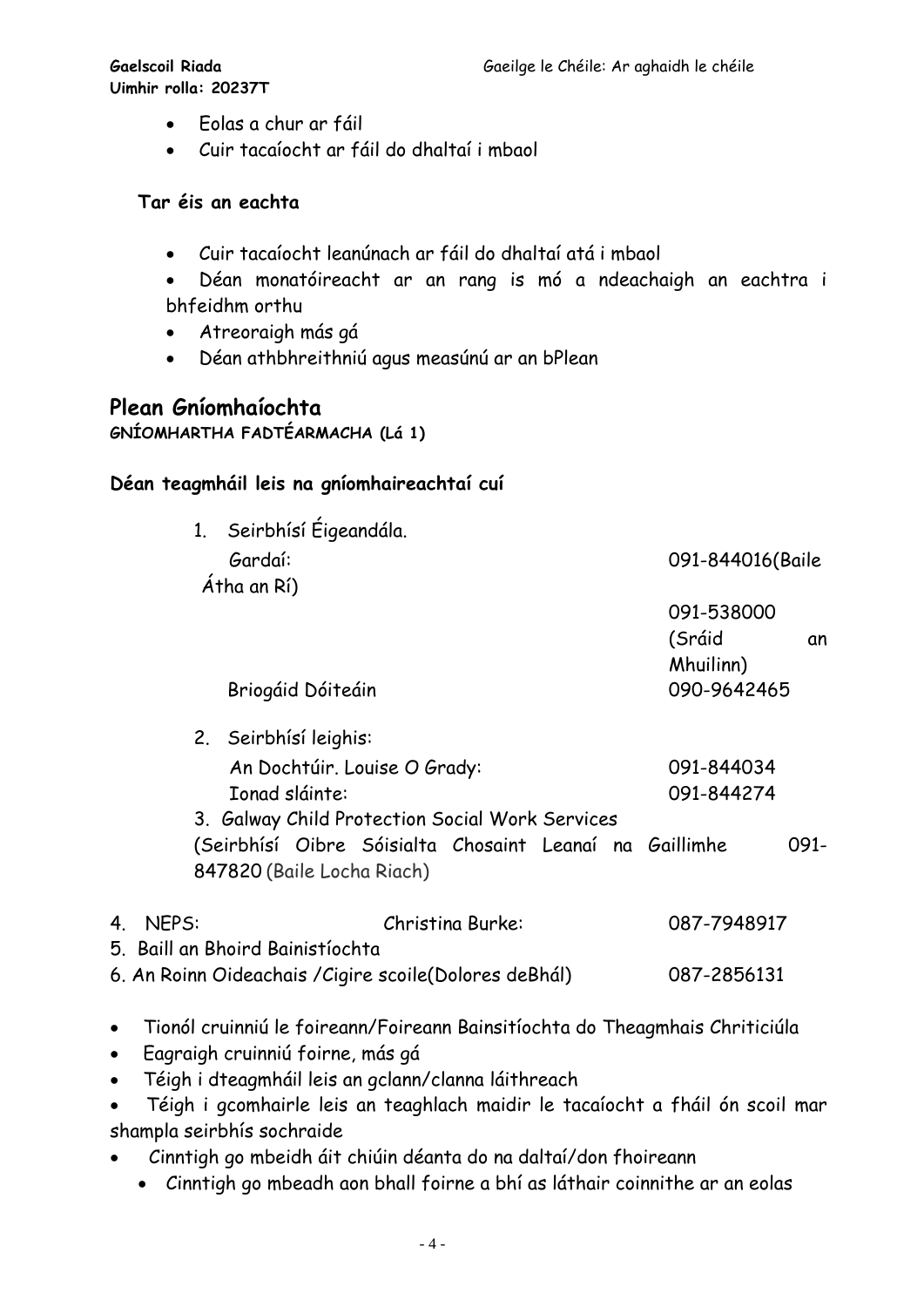- Eagraigh tráthchlár don lá/coiméadfar rúdaí mar is gnách chomh fada agus is féidir
	- Coinneodh múinteoirí ranga liosta d'aon duine atá as láthair a gcaithfí glaoch orthu, liosta cairde etc, nó aon eolas eile a theastóidh. Is féidir é seo a thabhairt doin Duine Idirchaidrimh Ainmnithe do dhaltaí.
	- Eagraigh maoirseacht ar na daltaí
	- Bí i dteagmháile leis an gclann maidir le socruithe sochraide/ searmanas cuimhneacháin
	- Beidh an Príomhoide i dteagmháil leis an gclann le comhbhrón a chur in iúl agus le fáil amach cén bhaint ba mhaith leo a bheith ag an scoil leis an searmanas cuimhneacháin/sochraid
	- Tabharfaidh beirt ar an bhfoireann(ar son na scoile) cuairt ar an teach taobh istigh de 24 uair, más cuí (Duine Idirchaidrimh Ainmnithe do Dhaltaí agus an múinteoir ranga)
	- Meas a bheith ar traidisiúin reiligiúin agus creidimh dhifriúla

**Faisnéis do na meáin (más gá)**

- Ainmnigh urlabhraí (Ceannaire)
- Faigh eolas soiléir
- Eagraigh ráiteas (Foireann)
- Cosain príobháideachas na clainne
- Tá sé tábhachtach eolas chruinn a fháil faoin eachtra
	- 1. Céard a tharla, cén áit agus cén uair?
	- 2. Cé chomh dona agus atá an gortú/na gortuithe?
	- 3. Cé mhéid duine a bhí bainteach leis agus cé na hainmneacha atá orthu?
	- 4. An bhfuil baol go mbeadh gortú níos mó ann?
	- 5. Cé na gníomhaireachtaí a ndeachaigh tú i dteagmhail leo cheana féin?

#### **GNÍOMHARTHA MEÁNTÉARMACHA(24-72 UAIR A CHLOIG)**

- An fhoireann/na daltaí a ullmhú le freastal ar an sochraíde
- An ról atá ag na daltaí/an fhoireann sa liotúirge más mian leis an teaghlach go mbeadh baint ag an scoil leis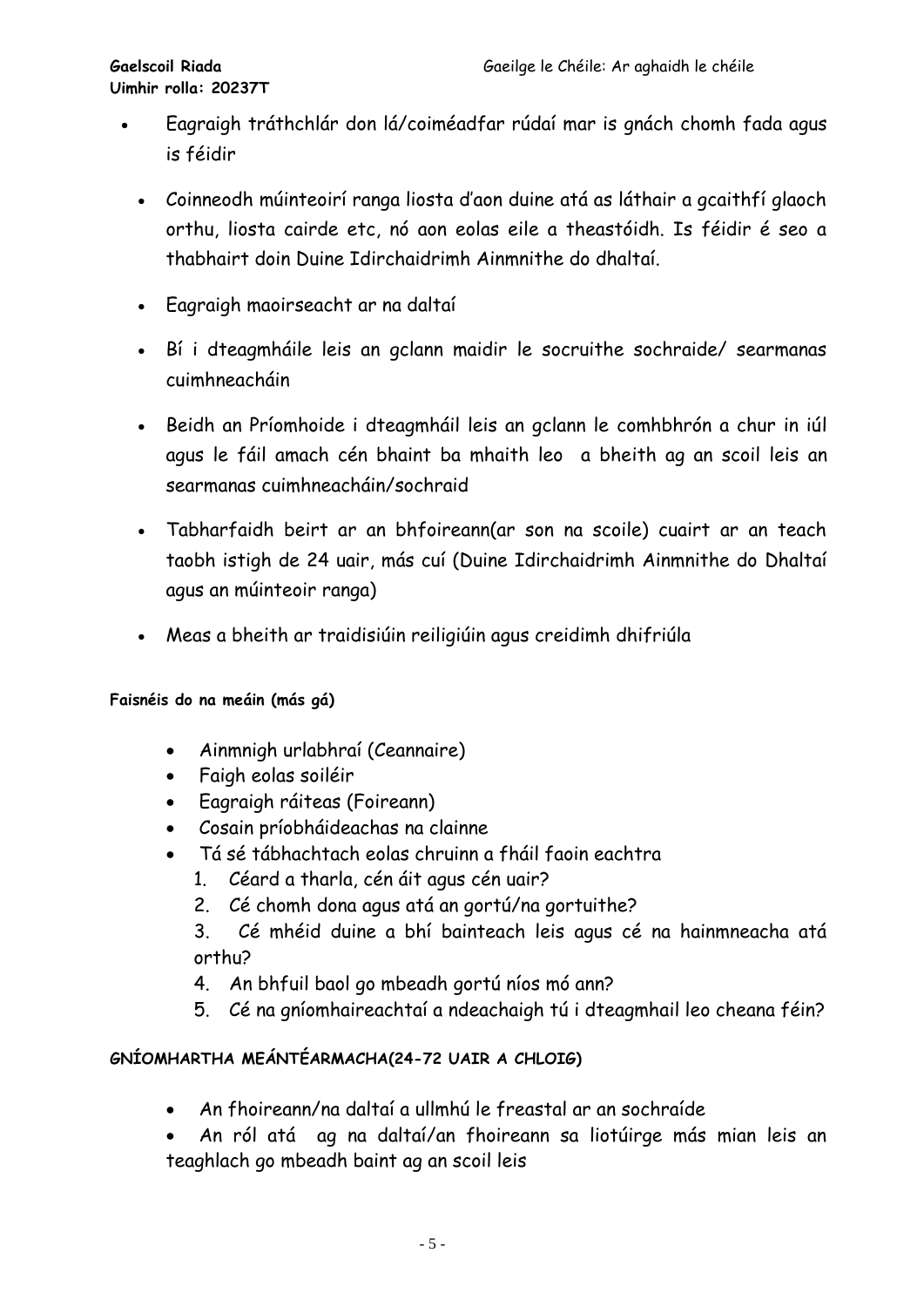- Cabhrú leis na daltaí/an fhoireann le cartaí comhbhá, bláthanna, leabhar comhbhróin etc
- Deasghnáth taobh istigh don scoil
- Athbhreithniú a dheánamh ar na heachtraí a tharlaigh sa gcéad 24 uair a chloig
- An Fhoireann Bainistíochta do Theagmhais Chriticiúla/príomh ball foirne a ghairm arís
- Déan cinneadh maidir le socruithe i dtaobh cruinnithe tacaiochta do thuismitheoirí/daltaí/foireann
- Déan cinneadh maidir le meicníocht aiseolais ó mhúinteoirí ar dhaltaí i mbaol
- Deán athbhreithniu ar chruinniú Fhoireann Bainistíochta do Theagmhais Chriticiúla
- Téigh i dteagmháil le foireann/daltaí atá as láthair
- Eagraigh tacaíocht do dhaltaí aonair, grúpaí daltaí agus tuismitheoirí, más gá
- Bíodh cruinniú tacaíochta/eolais agat do thuismitheoirí/daltaí, má tá sé riachtanach, leis an méid a tharla a shoiléiriú
- Tabhair rogha d'aon mhúinteoir a mhothaíonn mí-chompordach a bheith bainteach le cruinnithe tacaíochta dúiltiú a bheith páirteach ann
- Eagraigh mioncheistiú nó cruinnithe tacaíochta(duine amháin nó grúpa le cead ó na tuismitheoirí), i gcomhairle le gníomhaireachtaí ón taobh amuigh
- Déan pleanáil ar na daltaí agus an fhoireann atá ag teacht ar ais agus an bealach is fearr chun iad a chuir ar a suaimhneas mar shampla daoine a bhí as láthair, iad siúd a bhí gortaithe, deartháireacha/deirfiúracha, gaolta etc)
- Beidh an Duine Idirchaidrimh Ainmnithe do Dhaltaí ag caint leo nuair a thagann siad ar ais ar scoil.
- Pleanáil cuairt a thabhairt orthu siúd atá gortaithe
	- Duine Idirchaidrimh Ainmnithe leis an gclann + Múinteoir Ranga + Príomhoide le cuairt a thabhairt ar an teach/ospidéal
	- Freastal agus páirt a ghlacadh sa sochraid/searmanas cuimhneacháin(Cinneadh le bheith déanta air)
	- Cinneadh a dheánamh maidir leis seo bunaithe ar mhianta an teaglach, cinntí bainistíocht na scoile agus i gcomhairle le dlúthchairde scoile
- Scoil a dhúnadh (más gá)
- Cinneadh maidir leis seo a iarraidh ar bhainistíocht na scoile

#### **GNÍOMHARTHA FADTÉARMACHA**

Monatóireacht a dhéanamh ar dhaltaí agus faire amach do dhaoine atá fós ag fulaingt.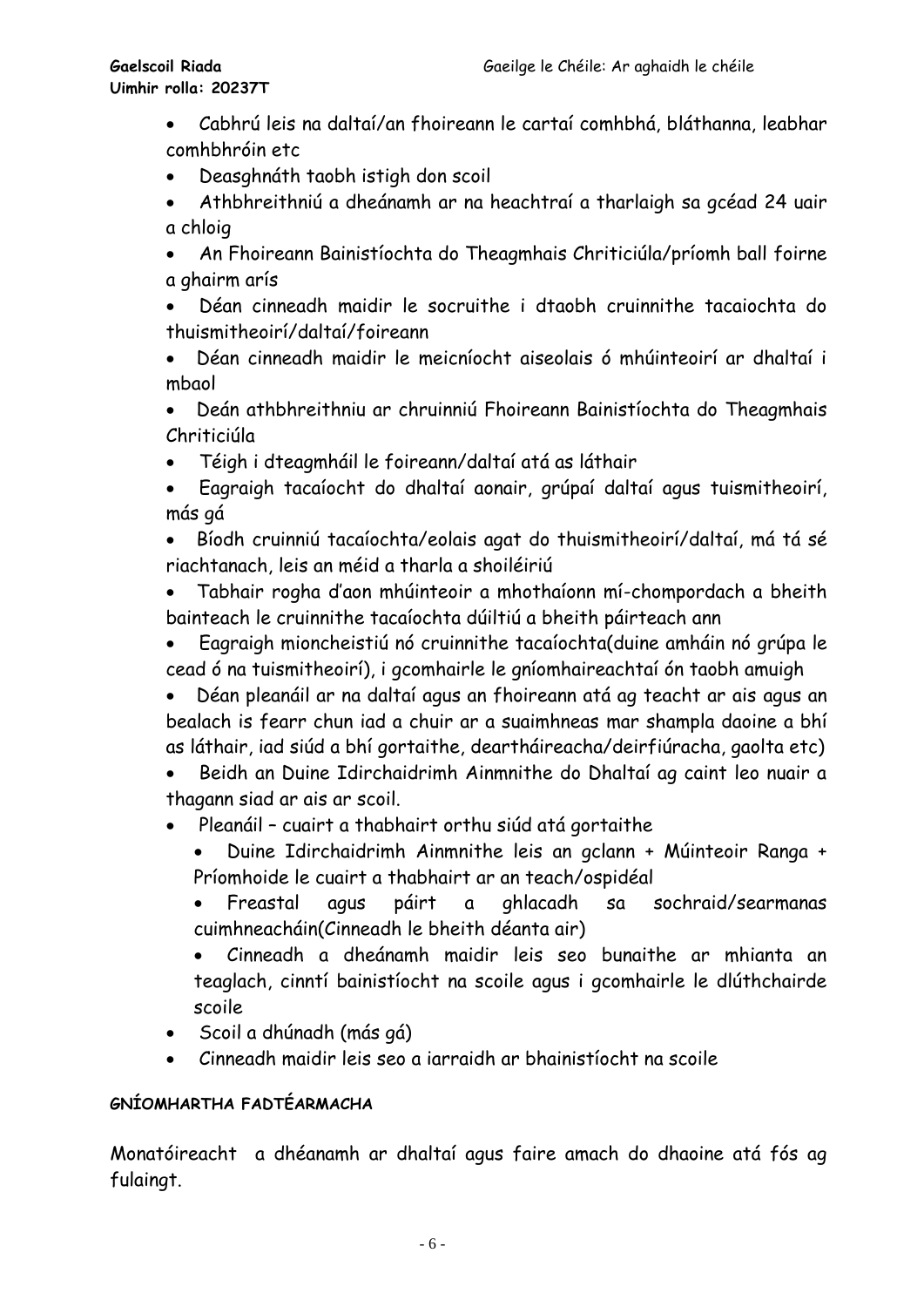Má léiríonn dalta na comharthaí seo a leanas, thar tréimhse fada, b'féifdir go dteastóidh cabhair uaidh/uaithi ón FSS.Tá sé riachtanach go mbeadh cumarsáid leanúnach agat leis an gclann.

- Iompar as an ngnáth
- Obair scoile ag dul i léig
- Siomptóim fisiciúla e.g.cailleadh meacháin/meachán a chur suas, gan suim a bheith aige/aici sa mbealach a bhreathnaíonn siad, tuirse, gan a bheith in ann socrú/suí síos sa rang
- Freagairt mothúchánach neamhchuí
- A bheith as láthair níos minicí

Déan measúnú ar an mbealach ar déileáladh leis an eachtra agus leasaigh an Plean Bainistíochta do Theagmhais Chriticiúla más gá Céard a rinne muid go maith?

• Cá raibh na bearnaí?

- Céard é an rud is lú/is mó a chabhraigh?
- Ar rinneadh aon teagmháil a bhí riachtanach leis na seirbhísí tacaíochta?
- An bhfuil aon rud a chaithfear a chuir i gcrích?

Bíodh an Plean do Theagmhais Chriticiúla foirmiúil don todhchaí

- Téigh i gcomhairle le síceolaí NEPS
- Cuir daltaí/ball foirne nua ar an eolas faoi pháistí a raibh tionchar ag teagmhas criticiúil orthu más gá
- Cinntigh go bhfuil aon bhall foirne nua ar an eolas faoin Pholasaí Teagmhas criticiúil agus nósanna imeachta na scoile
- Cinntigh go bhfuil siad ar an eolas faoina daltaí a raibh tionchar ag teagmhas criticiúil orthu le déanaí agus inis na sonraí dóibh
- Nuair atá daltaí(duine nó rang) a raibh tionchar ag eachtra orthu, ag aistriú scoile, ba chóir do Phríomhoide na scoile an Príomhoide nua a chuir ar an eolas